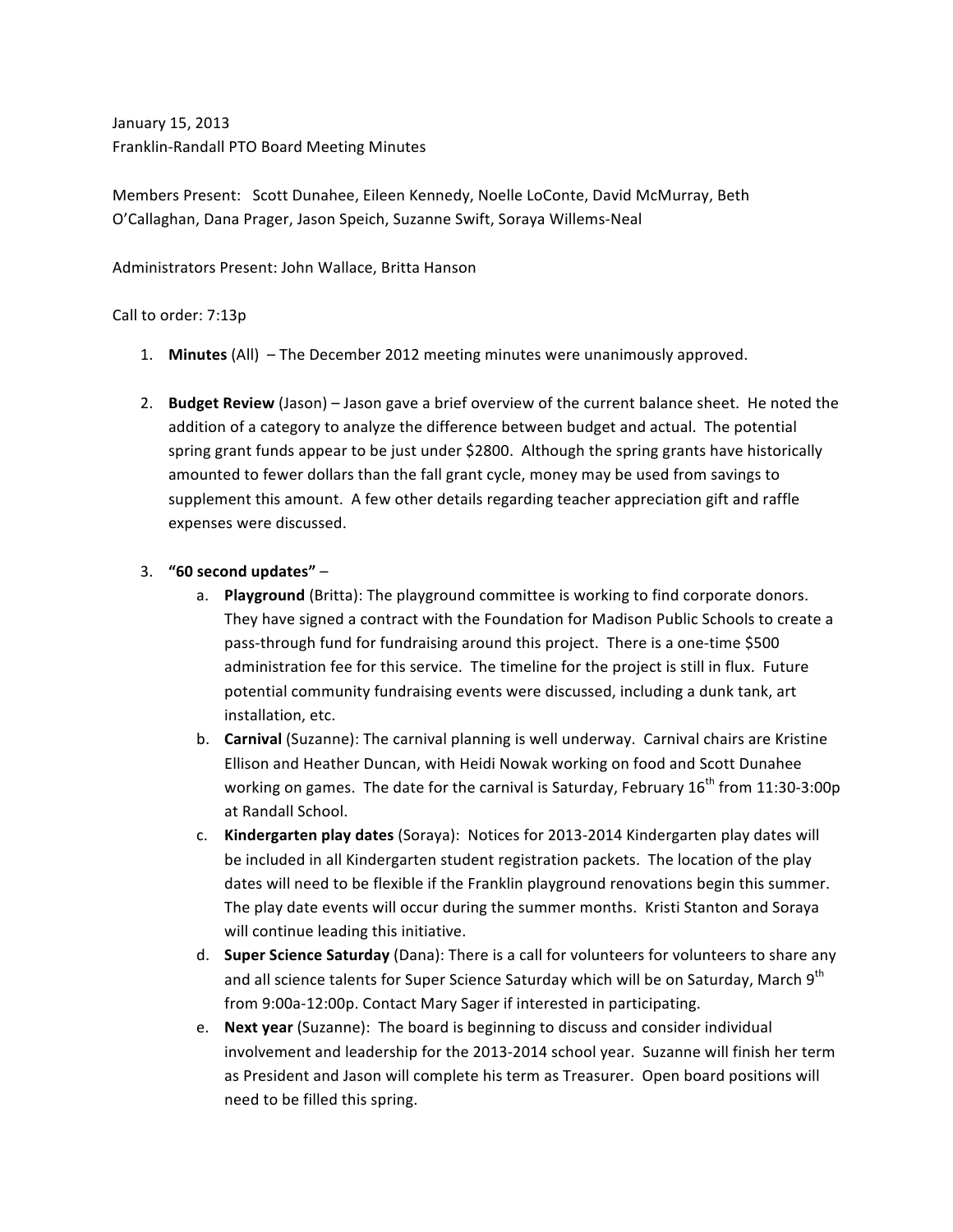- 4. **PTO Meeting Childcare** (Suzanne) Historically there has been an announcement about children being welcome at PTO meetings. The board noted that realistically this isn't happening nor is it always feasible with younger (pre-reading) children. However, there is a great desire to be inclusive and ensure participation at all levels. The board will begin to explore possible childcare options during the board meetings to provide parents/teachers/administrators a place to dropoff their children while they attend the meeting. The gym or a classroom at the school is a possibility. Noelle has agreed to follow-up on this matter and solicit interest from potential babysitters (Schools of Hope volunteer coordinators, West High School, UW Job Board). John Wallace and Julie Dittman with assist with finding space at Randall School to accommodate this new program. The childcare provider(s) will be paid with PTO funds.
- 5. **Box tops** (Suzanne) There was brief discussion about parental concerns over F-R PTO participation in the Box Tops promotion. The main concern appeared to be the PTO's role in affinity marketing programs with large corporations that utilize food practices that some parents do not support.

It was noted that the Box Tops program is only one program in a suite of fundraising partnerships that the PTO is a part of, which collectively represent a substantial infusion of money to our organization (\$1,200/year from Box Tops alone). Other organizations that donate money to the PTO include: Milk Caps, Target, Staples, Neuhauser Pharmacy and Vitense Golf.

The merits and pitfalls of participation in affinity marketing programs were discussed by the board. On balance, however, the board felt that participation in the programs was a positive way for different members of our community to support our schools (including community members that no longer have children in the schools). The board also firmly stated that in no way does their participation in these programs amount to an endorsement to purchase certain products or shop at certain stores.

The board agreed to continue a conversation about how to expand its portfolio of affinity marketing opportunities to include local and organic products, small businesses, and bricks-andmortar stores. The PTO is always searching out new ways for people to support out schools and the board endorsed our continued participation in our suite of affinity marketing programs.

6. Grant Review Process (Noelle) – The board reviewed and discussed a packet of information that will help guide discussions for the spring grants cycle. The board discussed many items including: PTO funding priorities, the grant application process, the decision/recommendation process, reporting and accountability from grantees, and the role of the Principals in the decision-making process.

The timeline for the Spring Grant Cycle is as follows:

• Cycle opens January  $28^{th}$  with a Request For Proposals (RFP) and updates to the on-line grant application.